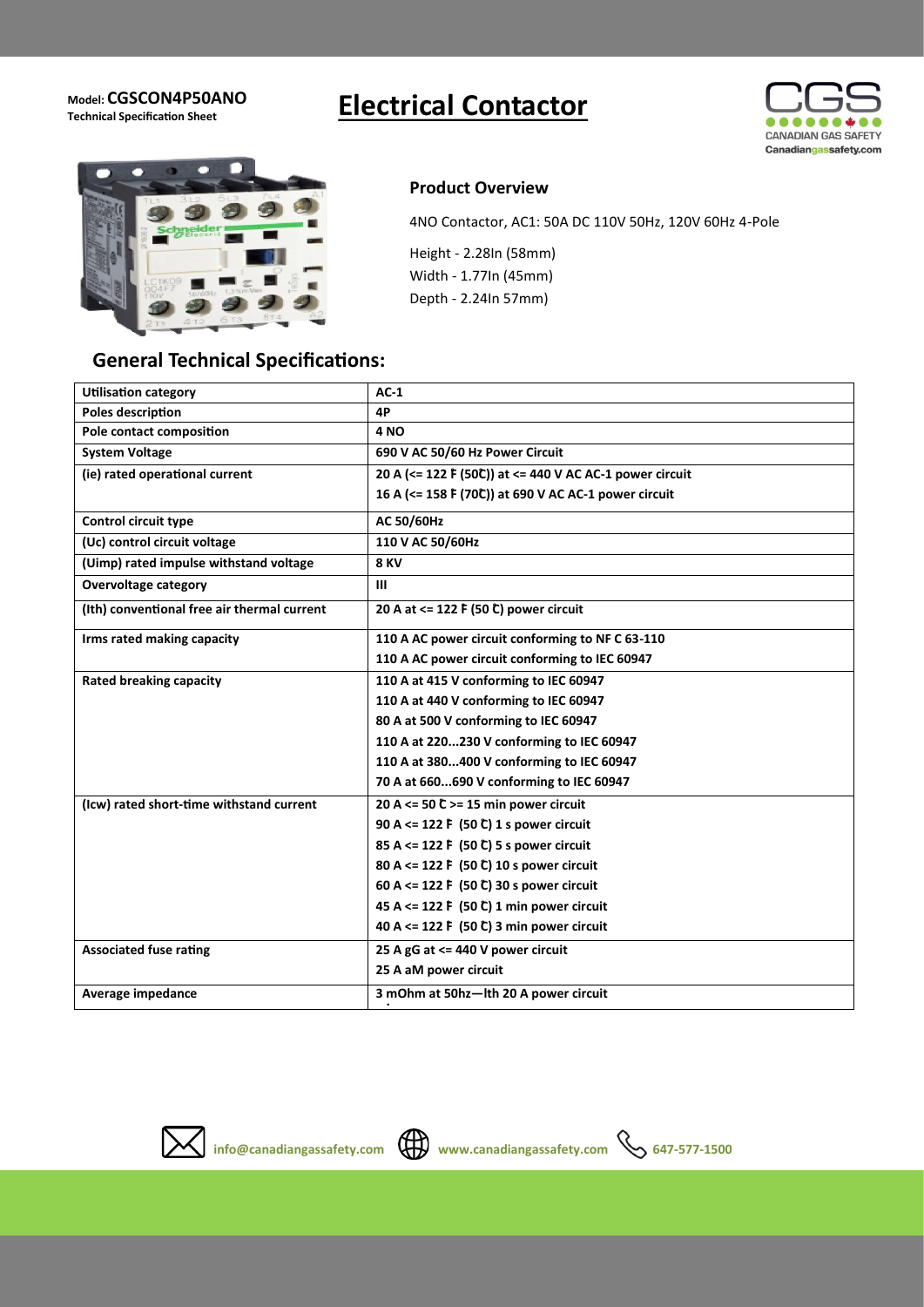#### **Model: AGST CGSCON4P50ANO**

**Technical Specification Sheet**

# **Electrical Contactor**



| (UI) rated insulation voltage       | 600 V power circuit conforming to CSA C22.2 No 14                                                 |
|-------------------------------------|---------------------------------------------------------------------------------------------------|
|                                     | 690 V power circuit conforming to IEC60947-4-1                                                    |
|                                     | 600 V power circuit conforming to UL 508                                                          |
| Inrush power in VA                  | 30 VA at 68F (20C)                                                                                |
| Hold-in power consumption in VA     | 4.5 VA at 68F (20C)                                                                               |
| <b>Heat dissipation</b>             | 1.3 W                                                                                             |
| Control circuit voltage limits      | 0.20.75 Uc at <= 122F (50C) drop-out                                                              |
|                                     | 0.20.75 Uc at <= 122F (50C) operational                                                           |
| <b>Connections - terminals</b>      | Screw clamp terminals 1 cable(s) (1.54mm sq) - cable stiffness: solid                             |
|                                     | Screw clamp terminals 1 cable(s) (0.754mm sq) - cable stiffness: flexible - without cable<br>end  |
|                                     | Screw clamp terminals 1 cable(s) (0.342.5mm sq) - cable stiffness: flexible - with cable          |
|                                     | end                                                                                               |
|                                     | Screw clamp terminals 2 cable(s) (1.54mm sq) - cable stiffness: solid                             |
|                                     | Screw clamp terminals 2 cable(s) (0.754mm sq) - cable stiffness: flexible - without cable         |
|                                     | end                                                                                               |
|                                     | Screw clamp terminals 2 cable(s) $(0.341.5mm sq)$ – cable stiffness: flexible - with cable<br>end |
| <b>Operating rate</b>               | 3600 cyc/h                                                                                        |
| <b>Signalling circuit frequency</b> | <= 400Hz                                                                                          |
| <b>Mounting support</b>             | Plate                                                                                             |
|                                     | Rail                                                                                              |
| <b>Tightening torque</b>            | 11.5 lbf.in (1.3 N.m) - on screw clamp terminals-with screwdriver Philips no 2                    |
|                                     | 11.5 lbf.in (1.3 N.m) - on screw clamp terminals - with screwdriver flat 6mm                      |
| <b>Operating time</b>               | 1020 ms coil de-energisation and NO opening                                                       |
|                                     | 1020 ms coil energisation and NO closing                                                          |
| Safety reliability level            | B10d =1369863 cycles contactor with nominal load conforming to EN/ISO 13849-1                     |
|                                     | B10d = 200000000 cycles contactor with mechanical load conforming to EN/ISO 13849-1               |
| <b>Mechanical durability</b>        | 10 Mcycles                                                                                        |
| <b>Electrical durability</b>        | 0.18 Mcycles 20 A AC-1 at Ue <= 440V                                                              |
| <b>Mechanical robustness</b>        | Shocks contactor closed, on X axis 10 Gn for 11 ms IEC 60068-2-27                                 |
|                                     | Shocks contactor closed, on Y axis 15 Gn for 11 ms IEC 60068-2-27                                 |
|                                     | Shocks contactor closed, on Z axis 15 Gn for 11 ms IEC 60068-2-27                                 |
|                                     | Shocks contactor opened, on X axis 6 Gn for 11 ms IEC 60068-2-27                                  |
|                                     | Shocks contactor opened, on X axis 10 Gn for 11 ms IEC 60068-2-27                                 |
|                                     | Shocks contactor opened, on X axis 10 Gn for 11 ms IEC 60068-2-27                                 |
|                                     | Vibration contactor closed 4 Gn, 5300 Hz IEC 60068-2-6                                            |
|                                     | Vibration contactor opened 2 Gn, 5200 Hz IEC 60068-2-6                                            |